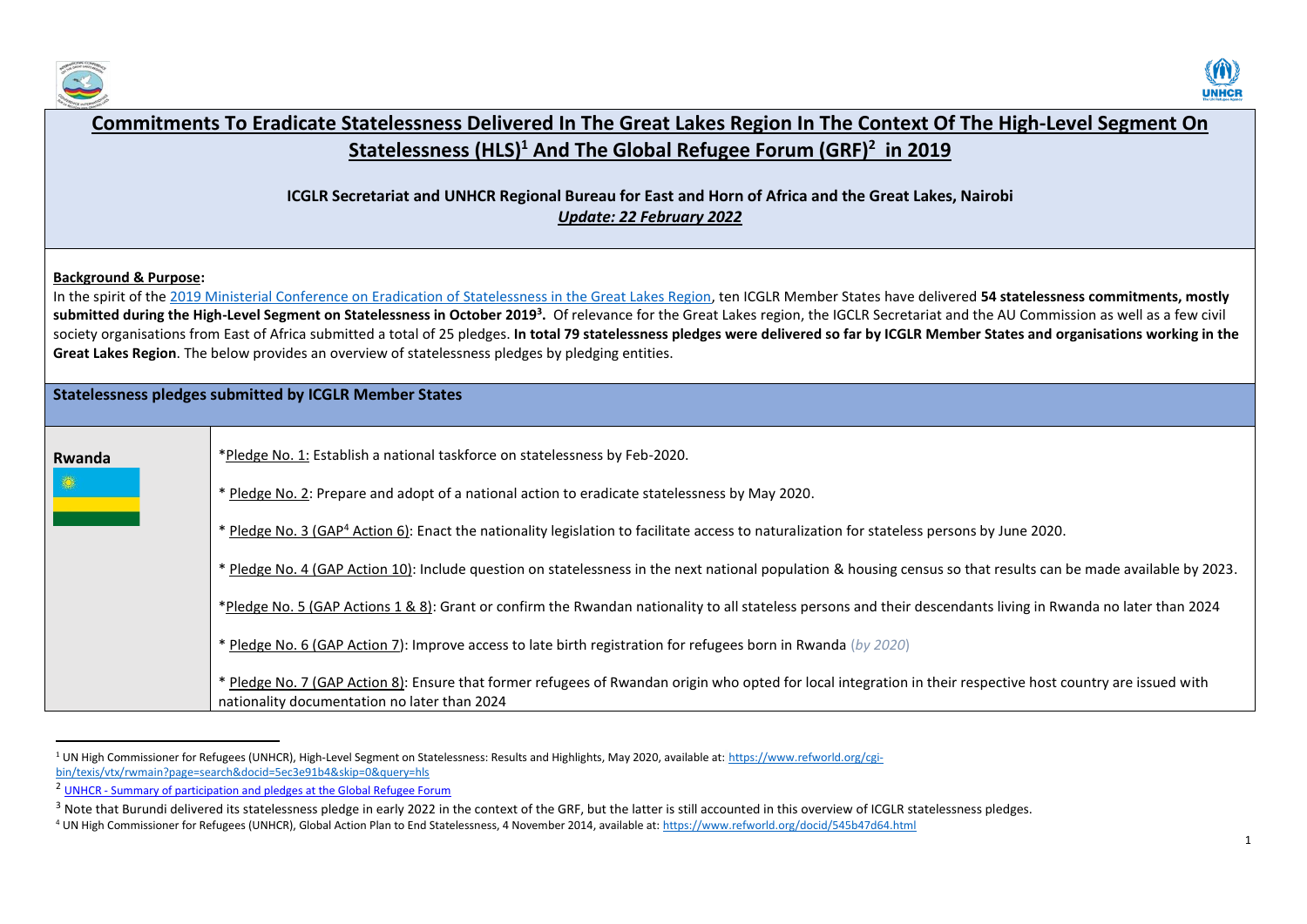



|                    | * Pledge No. 8: Contribute to the adoption and subsequent ratification by Rwanda of the Protocol to the African Charter on Human and People's Rights on Specific<br>Aspects of the Right to Nationality and Eradication of statelessness in Africa                                                                                                 |
|--------------------|----------------------------------------------------------------------------------------------------------------------------------------------------------------------------------------------------------------------------------------------------------------------------------------------------------------------------------------------------|
| Kenya              | *Pledge No. 1: Re-establish a national taskforce on statelessness by 2019                                                                                                                                                                                                                                                                          |
|                    | * Pledge No. 2: Validate a national action plan to eradicate statelessness by 2019                                                                                                                                                                                                                                                                 |
|                    | * Pledge No. 3 (GAP Action 1): By 2020, recognize and register Kenyan citizens members of the Shona community who qualify for citizenship under the law                                                                                                                                                                                            |
|                    | * Pledge No. 4 (GAP Actions 2 and 7): By 2020, enact a new Birth and Deaths Registration Act that provides safeguards to prevent statelessness                                                                                                                                                                                                     |
|                    | * Pledge No. 5 (GAP Action 9): By 2021, accede to the 1954 and 1961 statelessness conventions                                                                                                                                                                                                                                                      |
|                    | * Pledge No. 6 (GAP Action 1): By 2023, complete legal reforms to address and remedy statelessness in Kenya permanently                                                                                                                                                                                                                            |
|                    | * Pledge No. 7 (GAP Action 6): Continue to provide protection to stateless persons and those at risk of statelessness to ensure that they enjoy their basic human<br>rights (continuous)                                                                                                                                                           |
| <b>South Sudan</b> | *Pledge No. 1: By December 2019, adopt a national action to eradicate statelessness in South Sudan                                                                                                                                                                                                                                                 |
|                    | *Pledge No. 2 (GAP Action 9): By December 2020, accede to both statelessness conventions                                                                                                                                                                                                                                                           |
|                    | *Pledge No. 3 (GAP Action 2): By December2021, reform its nationality law to introduce safeguards to grant nationality to children born on the<br>territory of South Sudan who otherwise would be stateless.                                                                                                                                       |
|                    | * Pledge No. 4 (GAP Action 7): By December 2021, ensure access to birth registration procedures for all born on the territory of South Sudan<br>including simplified late birth registration in order to ensure free and universal birth registration.                                                                                             |
|                    | * Pledge No. 5 (GAP Action 8): By December 2022, ensure that particular groups identified as being at risk of statelessness and which are entitled to<br>nationality under the nationality law, but are not able to acquire documentary proof of their nationality are able to do so by improving access to<br>nationality documentation services. |
| <b>Uganda</b>      | *Pledge No. 1 (GAP Action 9): Accede to the 1961 Convention on the Reduction of Statelessness by 2020                                                                                                                                                                                                                                              |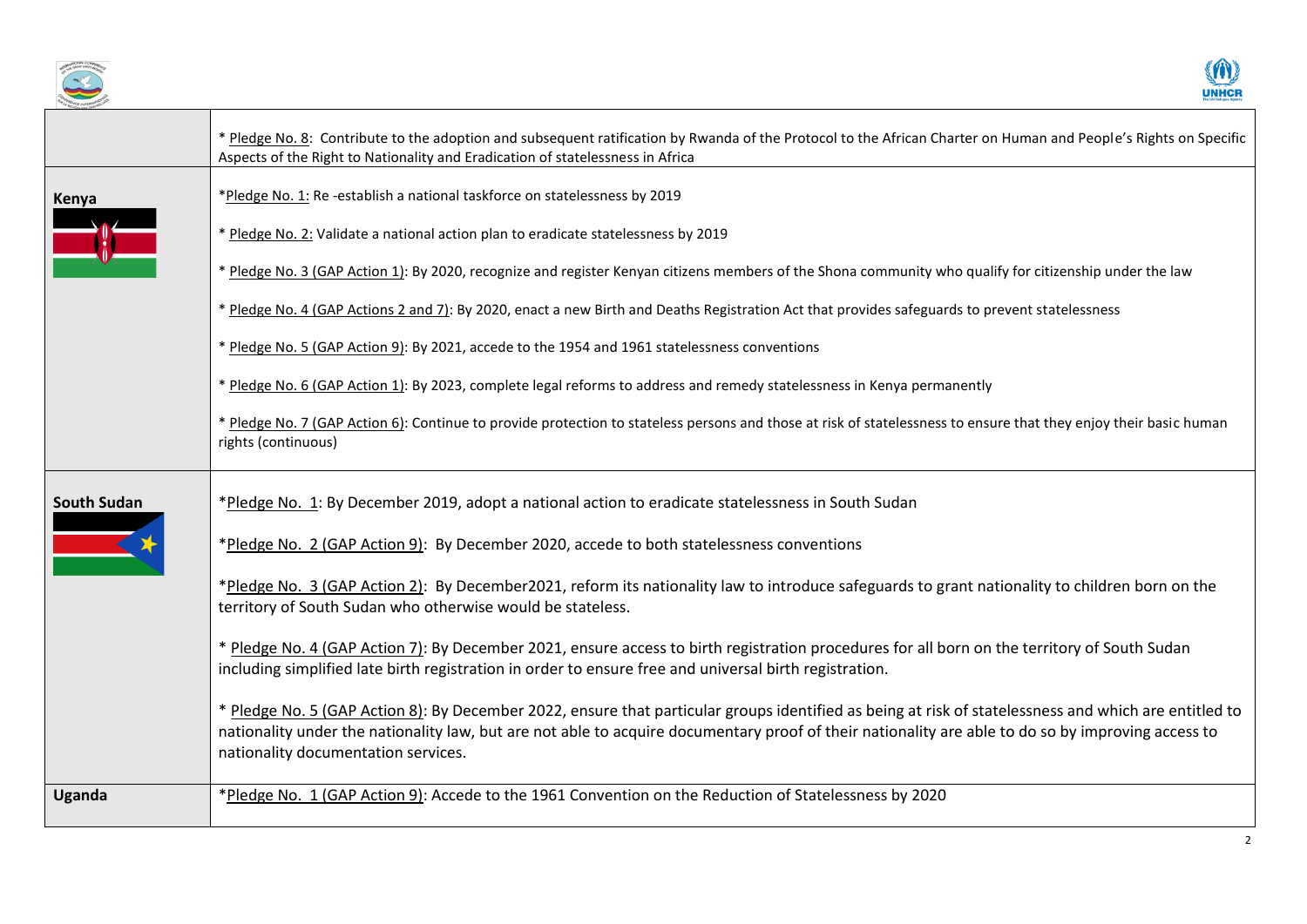



|                                           | *Pledge No. 2: By the end of 2019, finalize and approve the National Action Plan to serve as the national strategy to eradicate statelessness in the<br>country by 2024                                                                                                                  |
|-------------------------------------------|------------------------------------------------------------------------------------------------------------------------------------------------------------------------------------------------------------------------------------------------------------------------------------------|
|                                           | *Pledge No. 3 (GAP Action 10): By 2021, complete a legal study on statelessness and citizenship in order to better understand and address the<br>factors leaving certain populations stateless or at risk of statelessness and to support comprehensive legal and constitutional reform. |
|                                           | *Pledge No. 4 (GAP Action 2): By 2024, introduce and implement safeguard in its nationality law to grant nationality to children born on the<br>territory who would otherwise be stateless.                                                                                              |
|                                           | *Pledge No. 5 (GAP Action 4): By 2024, introduce a law reform to prevent denial or attribution of nationality at birth on discriminatory grounds.                                                                                                                                        |
|                                           | *Pledge No. 6 (GAP Action 8): By 2024, ensure that the Maragoli, Benet, Ugandan-Asian and other unrecognized communities present in Uganda<br>since before 1926 are recognized as citizens of Uganda in order to ensure they are issued with the nationality documentation).             |
| <b>Burundi</b>                            | Pledge No. 1: Elaborate and adopt a national action plan to eradicate statelessness before the end of the #Ibelong Campaign (2024) <sup>5</sup>                                                                                                                                          |
| <b>Republic of Congo</b><br>(Brazzaville) | *Pledge No. 1 (GAP Action 9): By end of 2019, to finalize the process of accession to the Convention of 28 September 1954 Relating to the Status of Stateless<br>Persons and the Convention of 30 August 1961 on the Reduction of Statelessness.                                         |
|                                           | *Pledge No. 2 (GAP Actions 2,3 & 4): By 2021, to ccomplete the legislative reform started on 30 May 2016 on the Persons and Family Law in order to eliminate<br>all discriminatory provisions and other articles that may cause statelessness.                                           |
|                                           | *Pledge No. 3 (GAP Action 6): By 2022, to set up a national body for the status determination and protection of stateless persons.                                                                                                                                                       |
|                                           | *Pledge No. 4: By 2022, to support the process of adoption, signature and ratification of the Protocol to the African Charter on Human and Peoples' Rights on<br>the Specific Aspects of the Right to Nationality and the Eradication of Statelessness in Africa.                        |
|                                           |                                                                                                                                                                                                                                                                                          |

<sup>&</sup>lt;sup>5</sup> Note that Burundi delivered its statelessness pledge in early 2022 in the context of the GRF, but the latter is still accounted in this overview of ICGLR statelessness pledges.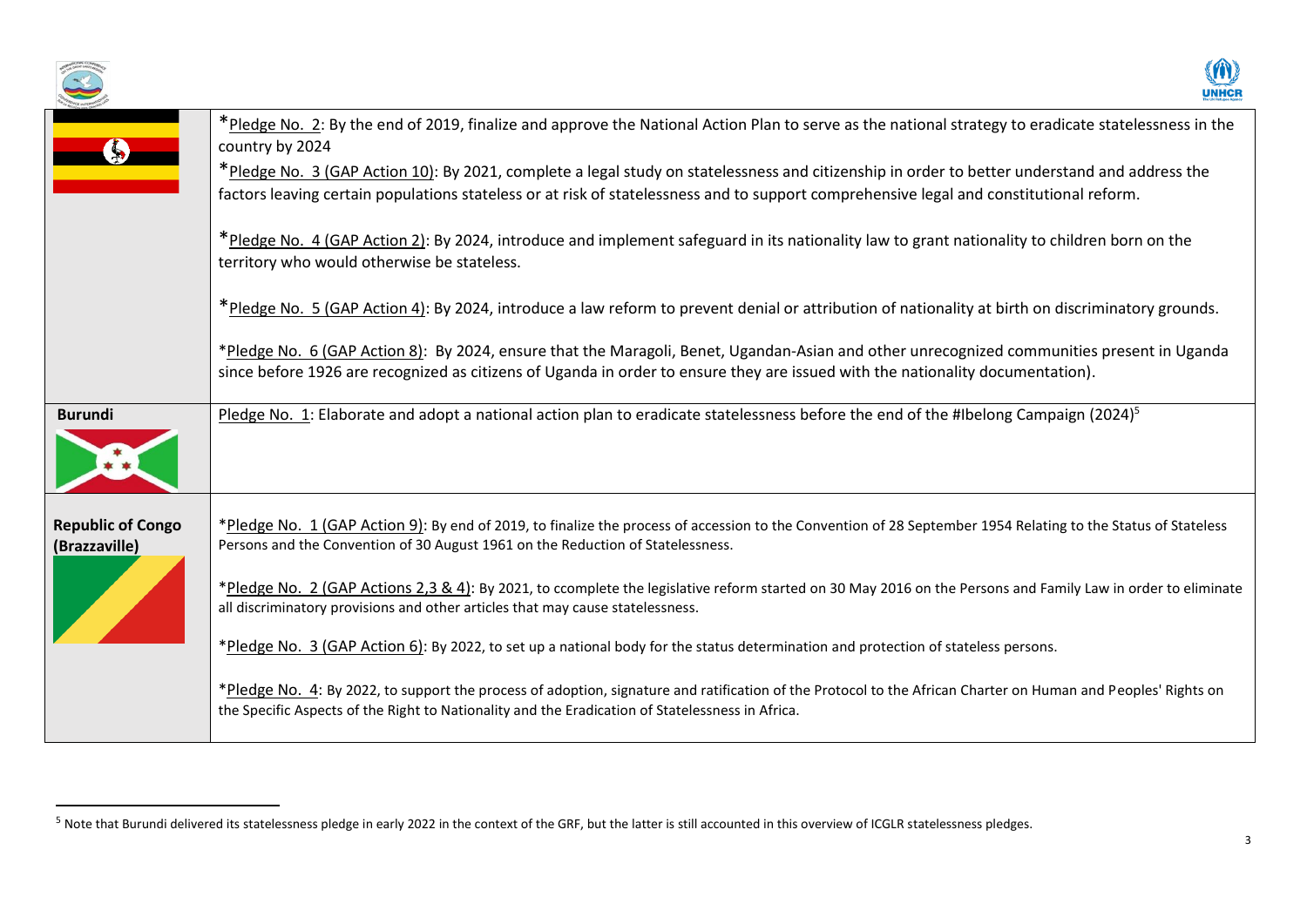



|                                        | *Pledge No. 5 (GAP -Action 7): By 2019, to eensure that any person identified without a birth certificate in the national census for civil registry purpose obtain<br>a birth certificate.                                                                                                                                                                                                                                                                                         |
|----------------------------------------|------------------------------------------------------------------------------------------------------------------------------------------------------------------------------------------------------------------------------------------------------------------------------------------------------------------------------------------------------------------------------------------------------------------------------------------------------------------------------------|
|                                        | *Pledge No. 6 (GAP -Action 7): By 2022, to ensure that there is zero child in the Republic of the Congo without a birth certificate by 2022.                                                                                                                                                                                                                                                                                                                                       |
|                                        | *Pledge No. 7 (GAP -Action 7): To pursue awareness-raising activities among the population to encourage the registration of every birth.                                                                                                                                                                                                                                                                                                                                           |
|                                        | *Pledge No. 8 (GAP -Action 10): By 2021, to uundertake a quantitative and qualitative study to gain a better understanding of the situation of groups and<br>individuals living on its territory who are stateless or at risk of becoming stateless, with a view to have reliable data on these population and to find a solution to<br>their situation.                                                                                                                           |
| <b>Democratic Republic</b><br>of Congo | *Pledge No. 1 (GAP Action 10): By 2019, to accede to the 1961 Convention on the Reduction of Statelessness and the 1954 Convention Relating to the Status of<br>Stateless Persons.                                                                                                                                                                                                                                                                                                 |
|                                        | *Pledge No. 2 (GAP Actions 10, 7 and 8): By 2024, to reform the system of civil registry and production of statistics on vital events, take initiatives such as<br>identifying cases of statelessness and persons at risk of statelessness, institutionalize the collection of data on stateless persons and persons at risk, and prevent<br>statelessness through the establishment of national mechanisms, including civil registration/issuance of national identity documents. |
|                                        | *Pledge No. 3: By 2021, to bring its legal framework in line with the provisions of the above-mentioned statelessness conventions and ensure compliance with the<br>international standards and principles on nationality and the prevention of statelessness.                                                                                                                                                                                                                     |
| Angola                                 | *Pledge No. 1: To broaden the basis of civil status registration for nationals born in Angola, irrespective of their nationality, as well as for Angolans living abroad.                                                                                                                                                                                                                                                                                                           |
|                                        | *Pledge No. 2: To establish a Technical Group for the Eradication of Statelessness and a National Action Plan.                                                                                                                                                                                                                                                                                                                                                                     |
|                                        | *Pledge No. 3: to sensitize the local population and the implementation of the two United Nations Conventions on statelessness from 1954 and 1961.                                                                                                                                                                                                                                                                                                                                 |
| Zambia                                 | *Pledge No. 1 (GAP Action 9): By 2020, to ensure the accession to the 1961 UN Convention on the Reduction of Statelessness.                                                                                                                                                                                                                                                                                                                                                        |
|                                        | *Pledge No. 2: By 2021, to complete the issuance of the residence permits to all former refugees who have opted to locally integrate in Zambia, and to facilitate<br>their naturalization.                                                                                                                                                                                                                                                                                         |
|                                        | *Pledge No. 3 (GAP Action 6): By 2023, facilitate the naturalization procedures for stateless persons and their children to acquire nationality.                                                                                                                                                                                                                                                                                                                                   |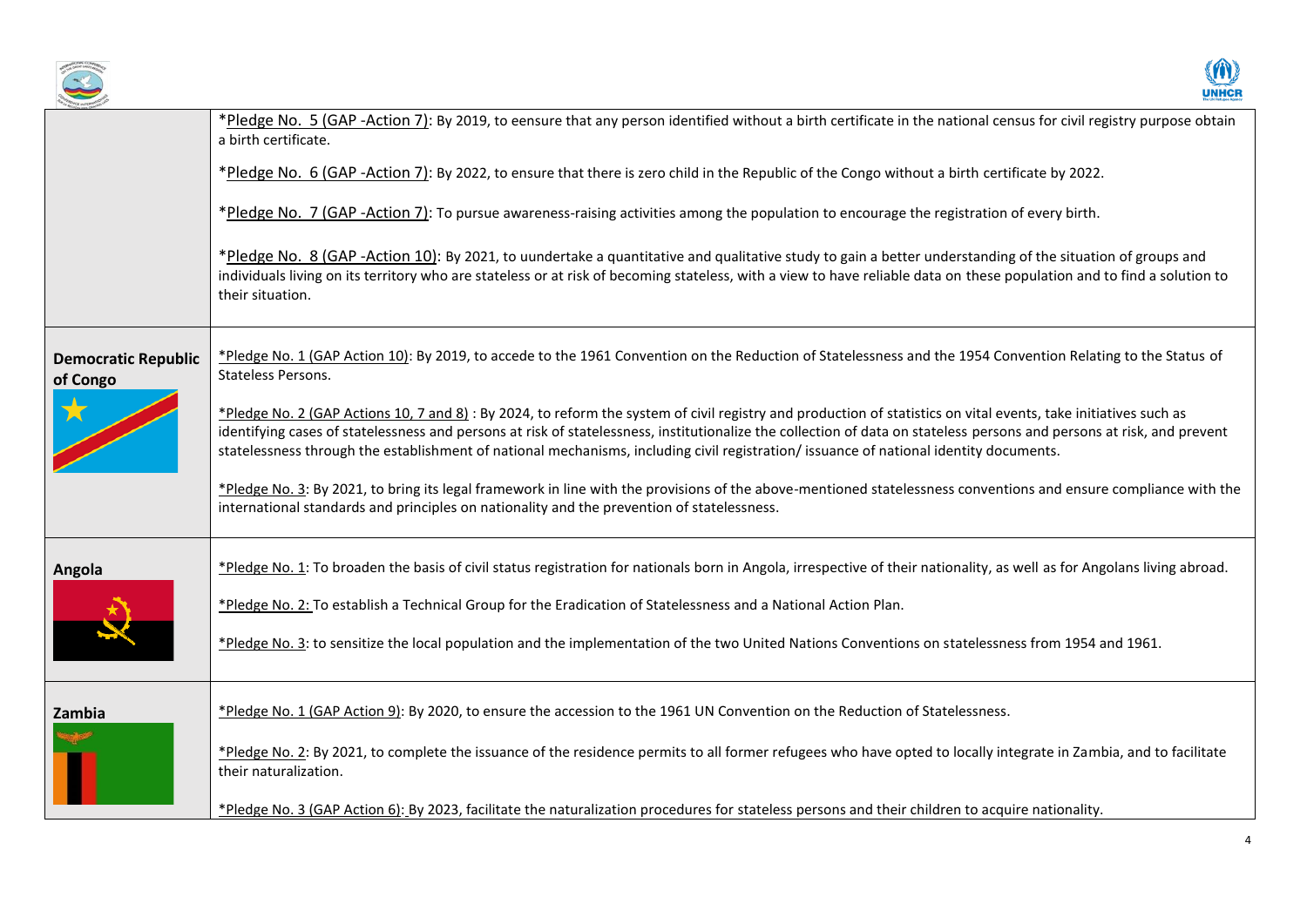



|                            | *Pledge No. 4 (GAP Action 7): By 2023, to simplify and improve access to birth registration and certification, for persons born in Zambia, including late birth<br>registration, to ensure universal birth registration for all children, including refugees and asylum seekers born on the territory.                                                                                                                                                                                                                                                                                                                                                                                                                                                                                                                                                                                                                                                                                                                                                                                                                                                                                                                                                                                                                                                                                                                                                                                                                                                                                                                                                                                                                                                                                                                           |
|----------------------------|----------------------------------------------------------------------------------------------------------------------------------------------------------------------------------------------------------------------------------------------------------------------------------------------------------------------------------------------------------------------------------------------------------------------------------------------------------------------------------------------------------------------------------------------------------------------------------------------------------------------------------------------------------------------------------------------------------------------------------------------------------------------------------------------------------------------------------------------------------------------------------------------------------------------------------------------------------------------------------------------------------------------------------------------------------------------------------------------------------------------------------------------------------------------------------------------------------------------------------------------------------------------------------------------------------------------------------------------------------------------------------------------------------------------------------------------------------------------------------------------------------------------------------------------------------------------------------------------------------------------------------------------------------------------------------------------------------------------------------------------------------------------------------------------------------------------------------|
|                            | *Pledge No. 5: By 2023, to support the adoption of the draft Regional Action Plan to end statelessness in the Southern African Development Community (SADC)<br>region so that the region moves in tandem with the rest of the world.                                                                                                                                                                                                                                                                                                                                                                                                                                                                                                                                                                                                                                                                                                                                                                                                                                                                                                                                                                                                                                                                                                                                                                                                                                                                                                                                                                                                                                                                                                                                                                                             |
|                            | Statelessness commitments submitted by regional intergovernmental bodies (working in ICGLR region)                                                                                                                                                                                                                                                                                                                                                                                                                                                                                                                                                                                                                                                                                                                                                                                                                                                                                                                                                                                                                                                                                                                                                                                                                                                                                                                                                                                                                                                                                                                                                                                                                                                                                                                               |
| AU Commission <sup>6</sup> | *Pledge No. 1 (GAP Action 10): to continue mainstreaming statelessness into the AU Commission's work until the end of 2024 by collecting,<br>analyzing, and disseminating data on statelessness and groups at risk through the implementation of the Nouakchott Declaration and the<br>operationalization of programs such as the Africa Programme for Accelerated Improvement of Civil Registration and Vital Statistics (APAI-CRVS).<br>*Pledge No. 2: No later than by the end of 2020, to submit the draft Protocol to the African Charter on Human and Peoples' Rights on Specific<br>Aspects of the Right to Nationality and Eradication of Statelessness in Africa for adoption by the AU Assembly.<br>*Pledge No. 3: Throughout 2020 and no later than by end of 2024, to support further research on the nexus between forced displacement,<br>protracted refugee situation, and statelessness in Africa in continuation with the African Union theme of the year for 2019"Refugees, Returnees and<br>Internally Displaced Persons: Towards Durable Solutions to Forced Displacement in Africa".<br>*Pledge No. 4: In 2019 and beyond, to strengthen the African Union's capacity building and training initiatives on statelessness by fully integrating<br>statelessness issues in its capacity building and training initiative named "Livingstone Syllabus".<br>*Pledge No. 5: Throughout 2019 and beyond, and in cooperation with the AU Commission on Human and Peoples' Rights, particularly the Special<br>Rapporteur on the Human Rights of Refugees, IDPs and Migrants and the Pan-African Parliament, to advocate for AU Member State ratification and<br>implementation of the Protocol to the African Charter on Human and Peoples' Rights on Specific Aspects of the Right to Nationality and Eradication |
|                            | of Statelessness in Africa (once adopted) and other relevant international conventions on statelessness.                                                                                                                                                                                                                                                                                                                                                                                                                                                                                                                                                                                                                                                                                                                                                                                                                                                                                                                                                                                                                                                                                                                                                                                                                                                                                                                                                                                                                                                                                                                                                                                                                                                                                                                         |
| <b>ICGLR Secretariat</b>   | *Pledge No. 1: Support and submit at the next ICGLR Regional Inter-Ministerial Committee (RIMC) the draft consolidated draft action plan of ICGLR<br>on the eradication of statelessness in the Great Lakes Region (2017-2024) for its final adoption by end of 2020.                                                                                                                                                                                                                                                                                                                                                                                                                                                                                                                                                                                                                                                                                                                                                                                                                                                                                                                                                                                                                                                                                                                                                                                                                                                                                                                                                                                                                                                                                                                                                            |

<sup>&</sup>lt;sup>6</sup> The AUC Commission is based in Addis and covers all AU Member States including the 12 ICGLR Member States.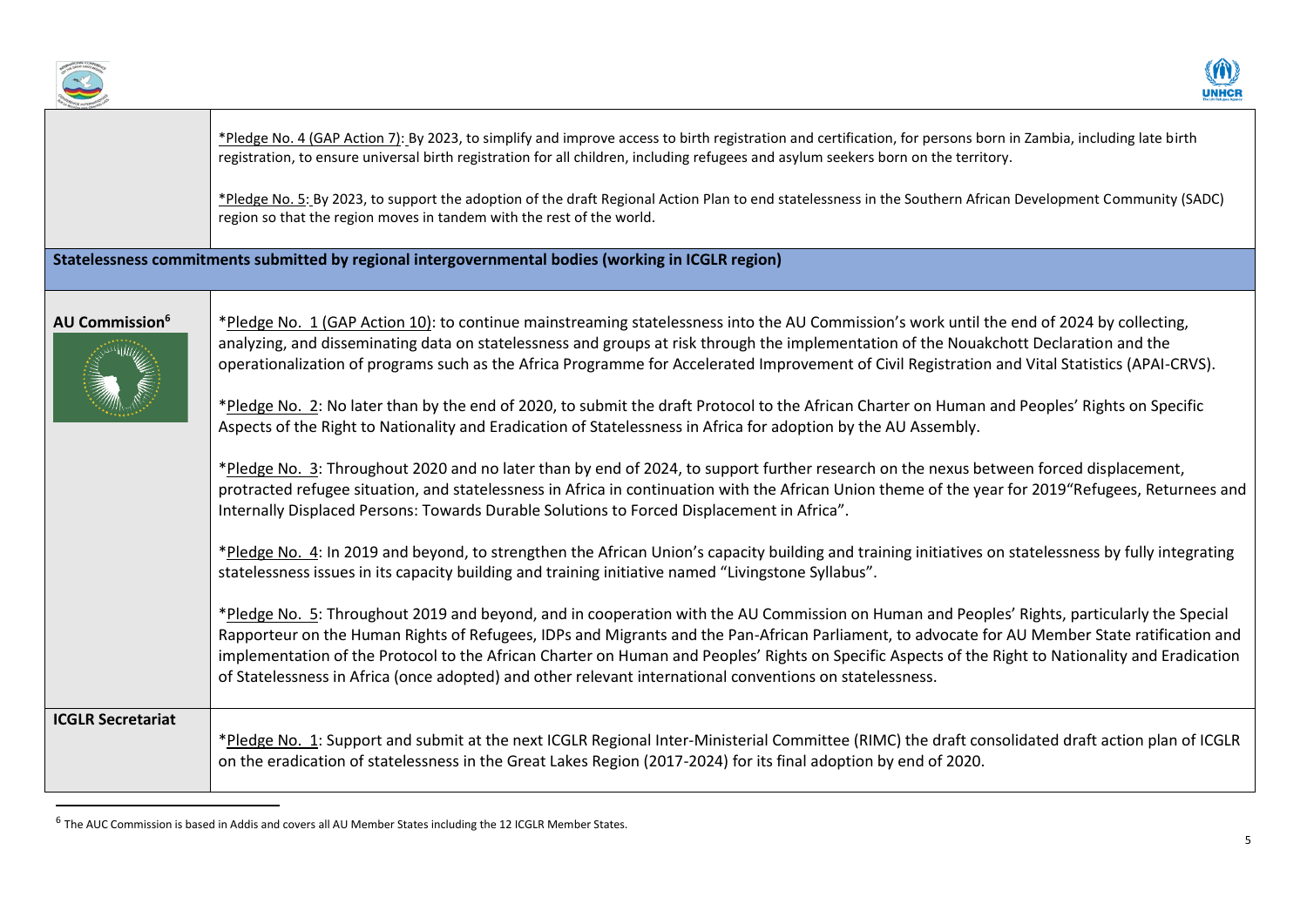



| NATIONAL CONFERER                                                       | *Pledge No. 2 (GAP Action 10): Support research on people at risk of statelessness and stateless persons in the Great Lakes Region to improve the<br>availability of data on statelessness and nationality issues by 2021<br>*Pledge No. 3 (GAP Action 7): Steer the development and the operationalization of a regional policy and programmatic framework on civil<br>registration including birth registration for the prevention of statelessness by 2023.<br>*Pledge No. 4: By June 2021 and in the spirit of the Declaration of International Conference on the Great Lakes Region (ICGLR) Member States on<br>the Eradication of Statelessness signed in Brazzaville on 16 October 2017, the ICGLR Secretariat commits to carry out a regional inception study to<br>inform a Regional Comprehensive Strategy on Durable Solutions for the displaced to address protracted refugee situations and risks of statelessness<br>in the Great Lakes Region in close collaboration with UNHCR.<br>*Pledge No 5: " By June 2022 and in the spirit of Paragraph 29 of the 2019 Outcome Document on the High-Level Meeting of Ministers in charge of<br>refugees in the Great Lakes Region adopted on 7 March 2019 at Munonyo in Uganda, the ICGLR Secretariat commits to complete a Comprehensive<br>Durable Solutions Strategy in the Great Lakes Region and develop a Regional Action Plan to implement this Strategy."          |
|-------------------------------------------------------------------------|-----------------------------------------------------------------------------------------------------------------------------------------------------------------------------------------------------------------------------------------------------------------------------------------------------------------------------------------------------------------------------------------------------------------------------------------------------------------------------------------------------------------------------------------------------------------------------------------------------------------------------------------------------------------------------------------------------------------------------------------------------------------------------------------------------------------------------------------------------------------------------------------------------------------------------------------------------------------------------------------------------------------------------------------------------------------------------------------------------------------------------------------------------------------------------------------------------------------------------------------------------------------------------------------------------------------------------------------------------------------------------------------------------------------------------------|
|                                                                         | Statelessness commitments submitted by Civil Society Organizations (working in ICGLR region)                                                                                                                                                                                                                                                                                                                                                                                                                                                                                                                                                                                                                                                                                                                                                                                                                                                                                                                                                                                                                                                                                                                                                                                                                                                                                                                                      |
| International<br><b>Refugee Rights</b><br>Initiative (IRRI) -<br>Uganda | *Pledge No. 1 (GAP Action 10): By 2021, engaging the government-led Statelessness Taskforce in the identification of groups affected by or at risk of<br>statelessness in Uganda, including those with challenges to obtaining legal identification such as birth registration and nationality documentation.<br>*Pledge No. 2: By 2023, supporting efforts by the government of Uganda to commit to and implement international and continental legal and policy<br>frameworks, domesticate them in national law and apply them in practice at the national level to resolve current cases of statelessness and prevent<br>future cases.<br>*Pledge No. 3 (GAP Action 4): By 2024, continuing to work with indigenous communities in Uganda excluded from the Third Schedule of the 1995<br>Constitution, such as the Maragoli, Benet and others by supporting self-identification mechanisms, sensitization and awareness-raising on the<br>importance of proof of legal identity, including birth registration and nationality documentation, and support their quest for citizenship.<br>*Pledge No. 4: Until end of the campaign, highlighting the issue of statelessness at the continental level, through continuing to facilitate<br>information sharing and exchange on issues of statelessness, through our contribution to the Citizenship Rights in Africa website and work of the<br>Right to Nationality Coalition. |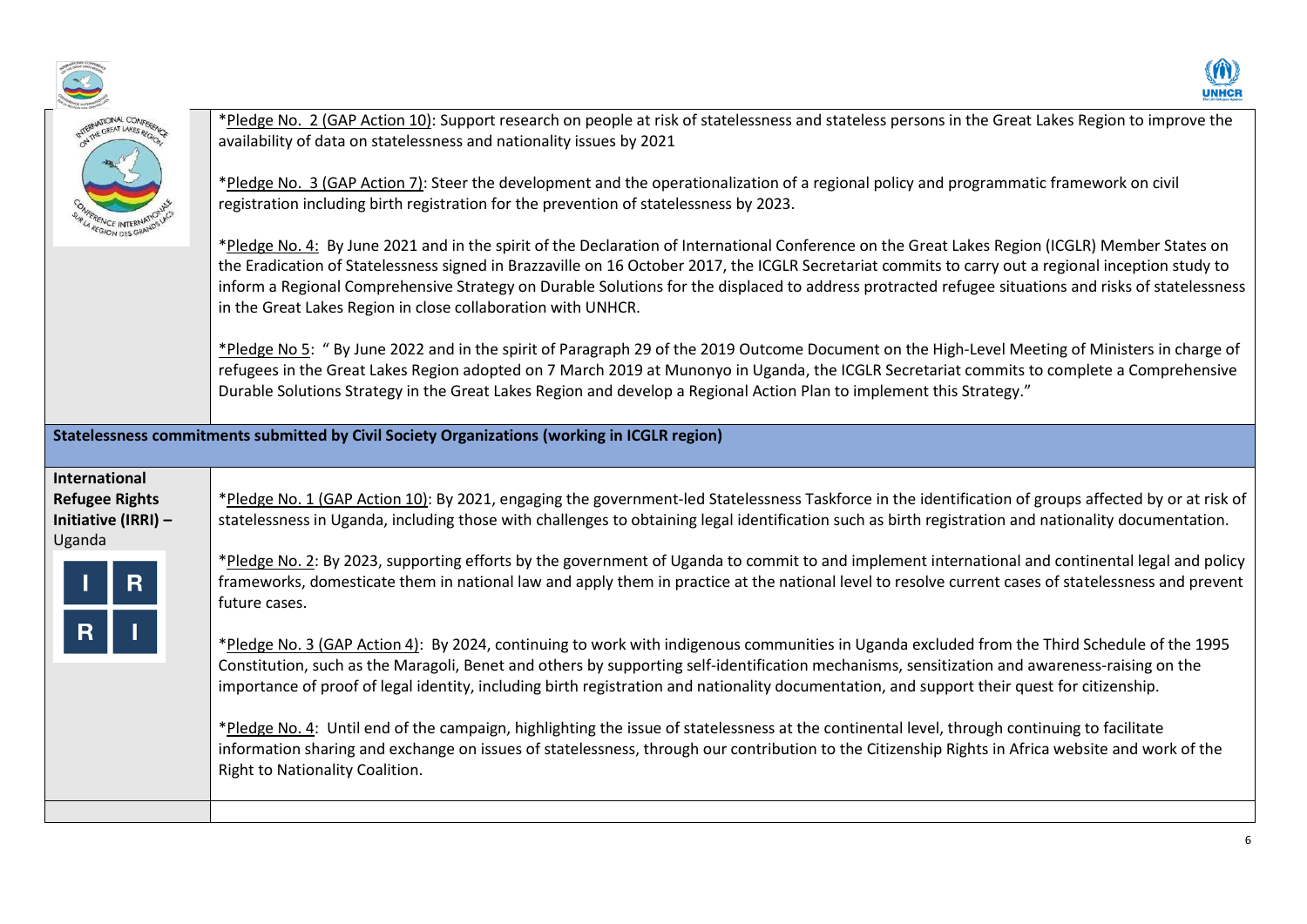



| Kenya Human Right               | *Pledge No. 1 (GAP Action 1): Mobilize, organize and support all the stateless communities and persons to submit their application to the             |
|---------------------------------|-------------------------------------------------------------------------------------------------------------------------------------------------------|
| <b>Commission (KHRC)</b>        | government taskforce in order to resolve their statelessness situation by 2021                                                                        |
| Kenya                           | *Pledge No. 2 (GAP Action 1): Provide support and advice to the parliament of Kenya and the ministry responsible for registration of stateless        |
|                                 | persons to review and amend existing laws so as to eliminate unequal treatment of stateless persons and create stronger guarantees for facilitated    |
|                                 | nationality pathways for stateless persons as a form of redress for historical injustices of non-recognition by 2022.                                 |
| kenyahuman rights<br>COMMISSION | *Pledge No. 3: Until 2024, continue creating public awareness on statelessness and providing oversight and technical support to all government        |
|                                 | agencies in the interventions and strategies to identify, reduce, and prevent statelessness.                                                          |
|                                 |                                                                                                                                                       |
|                                 | *Pledge No. 4 (GAP Action 2): Until 2023, advocate and provide legal support to reform the nationality law to insert a safeguard to ensure that a     |
|                                 | child born in Kenya that would otherwise be stateless would be attributed Kenyan nationality at birth in line with the constitution of Kenya which    |
|                                 | gives every child a right to a name and a nationality from birth and the ACWRC to which Kenya is party.                                               |
|                                 |                                                                                                                                                       |
|                                 | *Pledge No. 1: to advocate for the protection of stateless people and those at risks by supporting the adoption and implementation of the National    |
| <b>Dignity Kwanza</b>           | Action Plan to Eradicate Statelessness in Tanzania which aims at, among other things, resolving existing issue of non-refugee stateless people,       |
| Tanzania                        | ending childhood statelessness, ending gender discrimination on the nationality laws, ensuring birth registration for the prevention of statelessness |
|                                 | and creating qualitative and quantitative data of stateless population in Tanzania by 2024.                                                           |
| <b>DIGNIT</b>                   |                                                                                                                                                       |
|                                 | *Pledge No. 2: to advocate for the ratification and domestication of the 1954 and 1961 UN Conventions on Statelessness to ensure protection and       |
|                                 | eradication of statelessness in Tanzania by 2024.                                                                                                     |
|                                 |                                                                                                                                                       |
|                                 | *Pledge No. 3: to continue to raise awareness and enhance capacity of stateless people or at risk to become stateless, government officials,          |
|                                 | member of civil society and public at large on laws, realities of stateless persons and measures to prevent and ultimately eradicate statelessness by |
|                                 | 2024.                                                                                                                                                 |
|                                 |                                                                                                                                                       |
|                                 | *Pledge No. 4: to advocate for Tanzania's support to the adoption of Draft Protocol to the African Charter on Human and Peoples' Rights on the        |
|                                 | Specific Aspect of the Right to a Nationality and the Eradication of Statelessness in Africa by 2024.                                                 |
|                                 |                                                                                                                                                       |
| <b>East Africa</b>              | *Pledge No. 1: Until end of 2024, advocating for prompt adoption of the "Draft Protocol to the African Charter on Human and Peoples Rights on the     |
| <b>Nationality Network</b>      | Specific Aspects on the Right to a Nationality and the Eradication of Statelessness in Africa" and promote full implementation and domestication of   |
| $(EANN)7$ –                     | provisions by Member States.                                                                                                                          |
|                                 |                                                                                                                                                       |

<sup>&</sup>lt;sup>7</sup> Regional Platform of NGOs engaged on statelessness comprising Uganda, Kenya, and Tanzania.